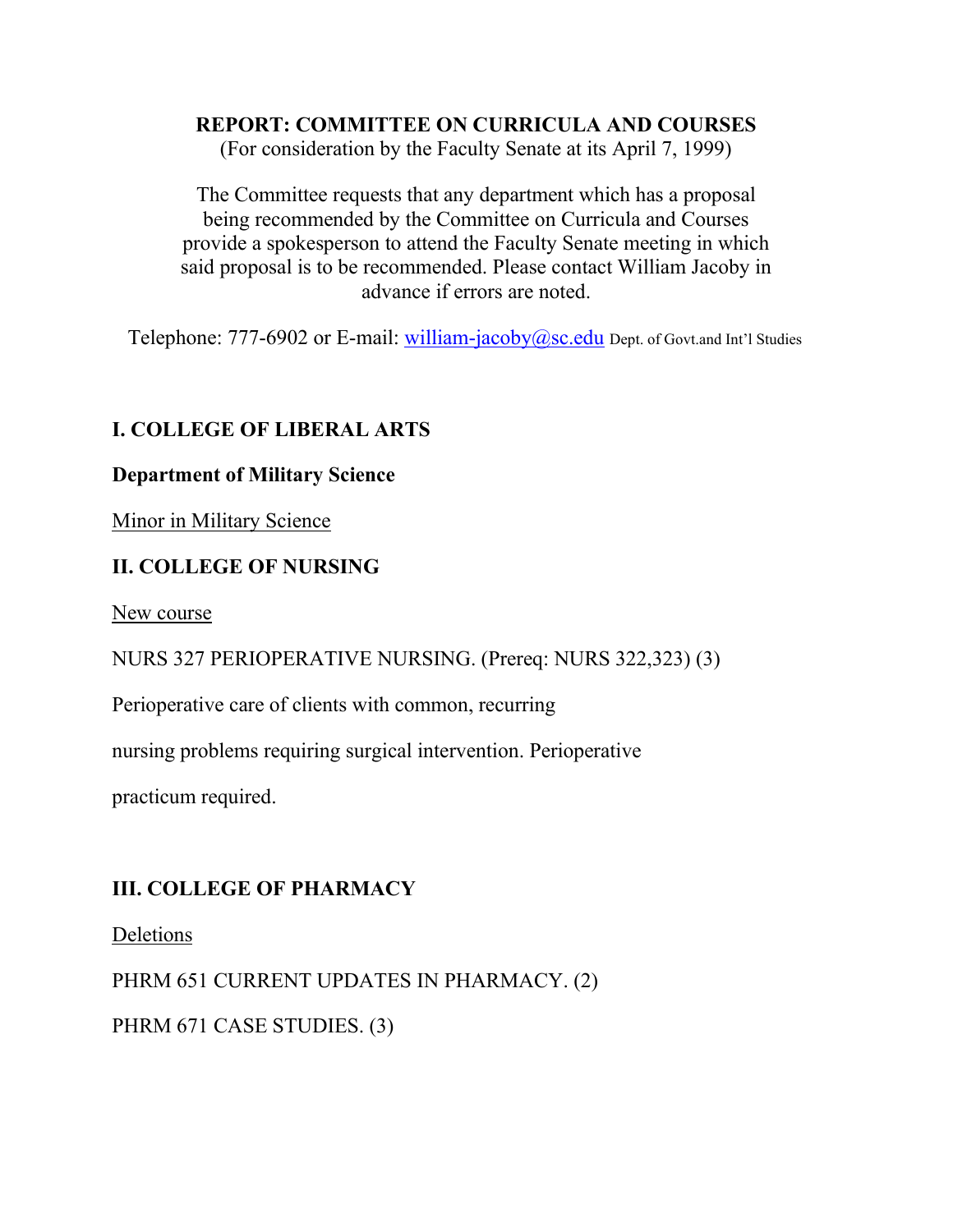#### Change in description

FROM: PHRM 446 PHARMACEUTICAL LAW. (Prereq: second semester standing) State and federal laws and regulations governing pharmaceutical distribution and the practice of pharmacy. Two lectures per week. TO: PHRM 446 PHARMACEUTICAL LAW. (2) (Prereq: sixth s semester standing) State and federal laws and regulations governing pharmaceutical distribution and the practice of pharmacy. Two lectures per week.

FROM: PHRM 670 CLINICAL ASSESSMENT. (4) (Prereq: sixth semester standing) Development of clinical assessment skills required for drug therapy monitoring and patient focused care. Three lectures or three laboratories per week. TO: PHRM 670 CLINICAL ASSESSMENT. (4) (Prereq: fifth semester standing) Development of clinical assessment skills required for drug therapy monitoring and patient focused care. Three lectures or three laboratories per week.

Change in credit hours and description

FROM: PHRM 668 CLINICAL PHARMACOKINETICS. (3) (fourth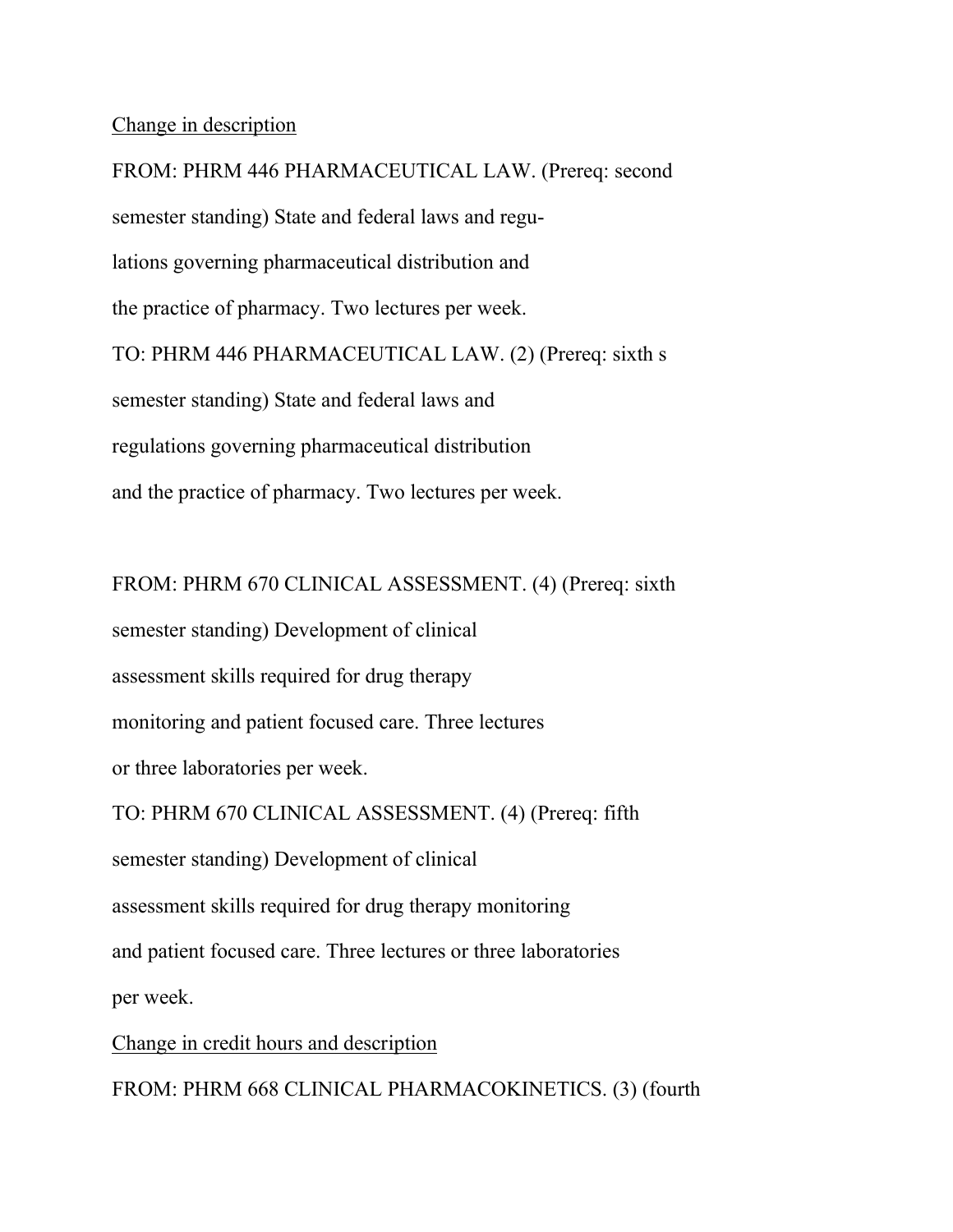professional year standing) Application of pharmokinetic parameters for drug absorption, distribution, biotransformation, and elimination to dosage regimen and therapeutic management of specific patients. Three lecture hours and one recitation per week.

### TO: PHRM 668 CLINICAL PHARMACOKINETICS. (4) (sixth

semester standing) Application of pharmacokinetic parameters for drug absorption, distribution, biotransformation, and elimination to dosage regimen and therapeutic management of specific patients. Three lecture hours and one recitation per week.

Change in credit hours and description FROM: PHRM 576 PHARMACOTHERAPY I. (3) (Prereq: fifth semester standing) The development of applied knowledge in the pharmacologic management of human dissease. Three lectures per week.

TO: PHRM 576 PHARMACOTHERAPY I. (4) (Prereq: fifth semester standing) The development of applied